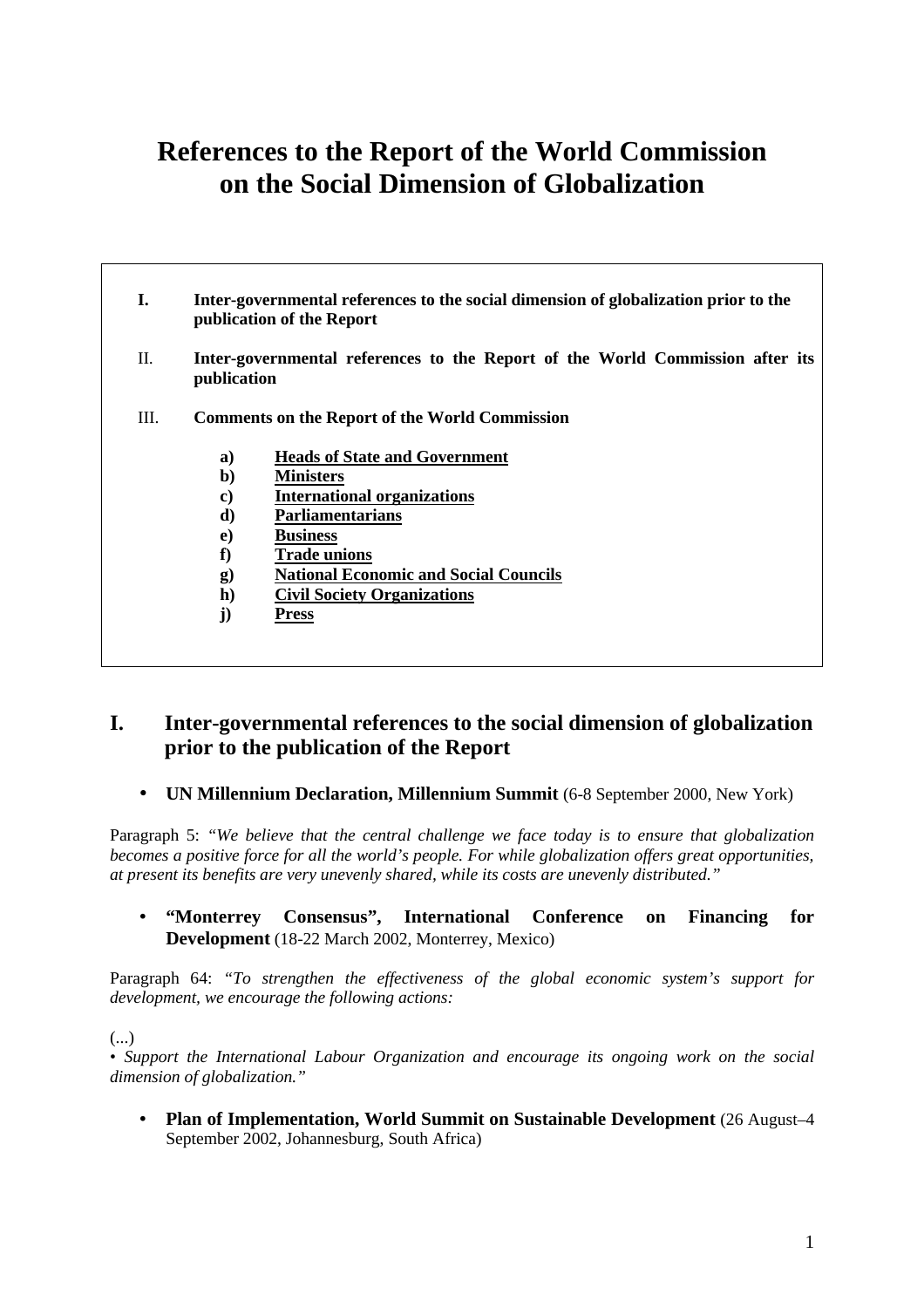Paragraph 47: (d) "*Support the International Labour Organization and encourage its ongoing work on the social dimension of globalization, as stated in paragraph 64 of the Monterrey Consensus."*

• **Agreed Conclusions, UN Commission for Social Development, fortieth session** (11-21 and 27 February 2002, New York)

Paragraph 10: "*The Commission encourages the ongoing work of the organizations of the United Nations system on the social dimension of globalization and notes the efforts of the International Labour Organization Working Party in this regard."*

• **General Assembly, Fifty-eighth session,** Resolution 58/225, 'Role of the United Nations in promoting development in the context of globalization and interdependence' (adopted on 23 December 2003)

Operational Paragraph 22: "*Stresses the need for the United Nations system to continue to address the social dimension of globalization, encourages in that regard the work of the International Labour Organization on the social dimension of globalization, and takes note of the ongoing work of its World Commission on the Social Dimensions of Globalization."*

• **UN Commission on Human Rights resolution 2003/23,** "Globalization and its impact on the full enjoyment of human rights"

Preambular paragraph: "*Taking note also of the work under way at the World Commission on Social Dimension of Globalization established by the International Labour Organization*".

• **G8 Labour and Employment Ministers Conference,** "Growth and Employment: The Future of the Working Society in a Changing World", Stuttgart, 14 to 16 December 2003; Chair's Conclusions

*"We are convinced that the social dimension of globalization needs to be taken into consideration more strongly at the multilateral level. Growth and employment should be central political objectives across all policy fields. We call upon all stakeholders to actively promote the opportunities that may result from the globalization process by engaging in close and constructive cooperation. We look forward to the results of the work by the World Commission on the Social Dimension of Globalization established within the ILO. We recognize the need for increased collaboration by international institutions with respect to the impact of global policy issues on employment policy. In this context, consideration should be given to developing an inter-institutional dialogue forum consisting of ILO, UNCTAD, WTO, World Bank, and IMF."*

## **II. Inter-governmental references to the Report of the World Commission after its publication**

• **UN Commission on Human Rights resolution 2004/24,** "Globalization and its impact on the full enjoyment of human rights" (adopted on 16 April 2004)

Preambular paragraph*: "Taking note of the recent report entitled A Fair Globalization: Creating Opportunities for All of the World Commission on the Social Dimension of Globalization established by the International Labour Organization in February 2002 and emphasizing the need to operationalize the recommendations contained in the Report aimed at the full enjoyment of human rights,"*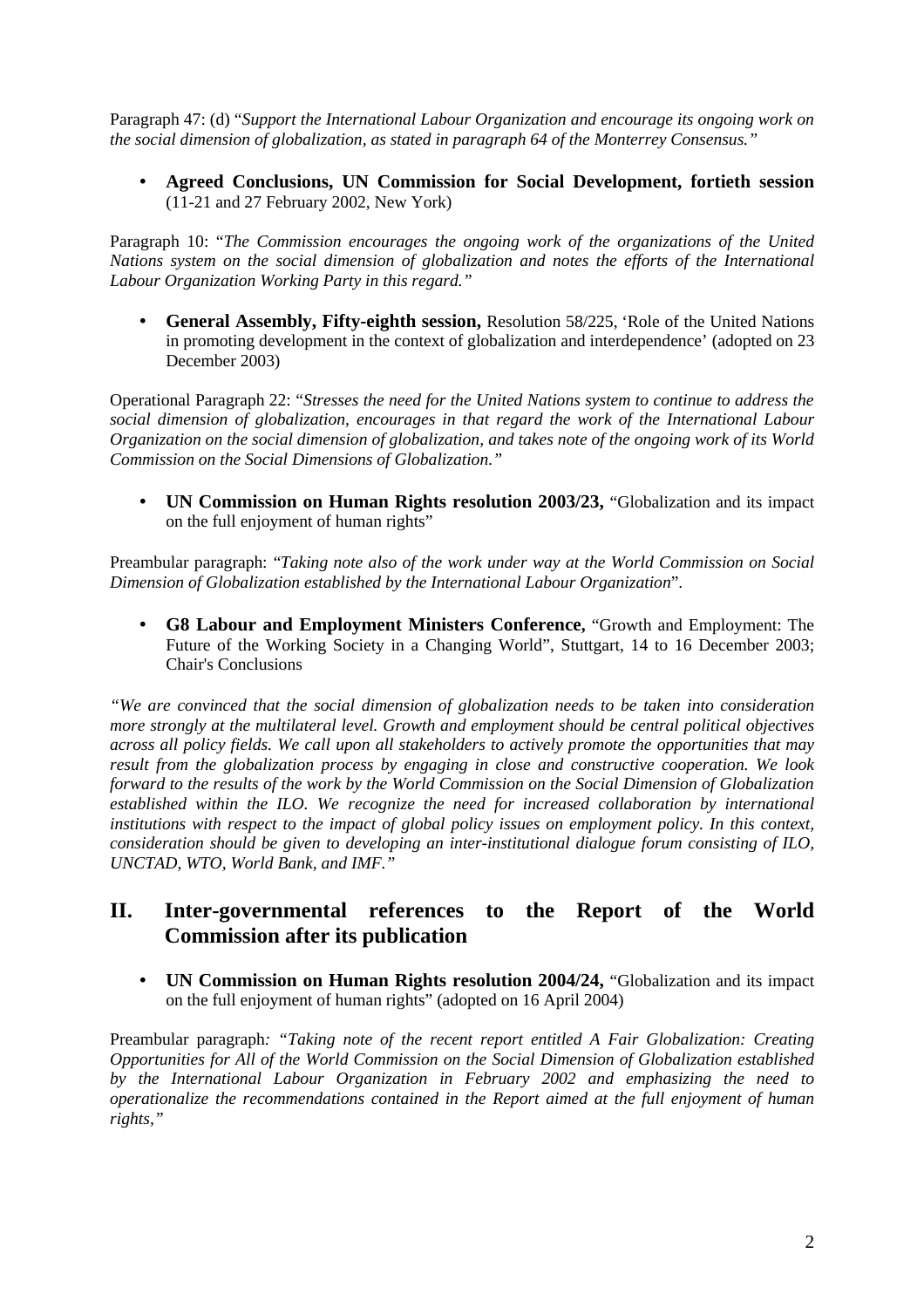• **Communication from the European Commission,** to the European Parliament, the Council, the European Economic and Social Committee and the Committee of the Regions (18 May 2004)

*"In this communication, the European Commission sets out its initial views on some of the issues raised in the report of the World Commission on the Social Dimension of Globalization. Overall the report delivers balanced, critical but positive messages that can be the basis for future action. It recognises that some steps have already been taken at global, regional and national levels, but it makes it very clear that much more should be done at all levels in a complementary and mutually reinforcing way to extend the benefits of globalization to all. This is a challenge to both the European Union and Member States. The effective follow-up of the Report, by all partners, will be of key importance.*

*The EU has already developed initiatives and policies to address the social dimension of globalization both in Europe and elsewhere. It is now important that the Union, at the highest political level, expresses its commitment to taking action to strengthen this dimension in the light of the WCSDG's report and the initial proposals made in this Communication."*

#### • **Joint Communiqué of the Eighteenth ASEAN Labour Ministers Meeting,** 13-14 May 2004, Brunei Darussalam

*"The Ministers welcomed the Report of the World Commission on the Social Dimension of Globalization. The Ministers instructed their Senior Officials and the ASEAN Secretariat to further study the implications of the Report and to propose appropriate follow-up actions on the recommendations which may have particular relevance to regional integration in ASEAN."*

• **Decision of the Assembly of Heads of State and Government of the African Union,** 3 rd Ordinary Session, 6-8 July 2004, Addis Ababa

*"The Assembly…*

*WELCOMES the Report of the World Commission on the Social Dimension of Globalisation as an important contribution to the necessary adjustments required for the realization of the vision of the AU, including NEPAD, and the Millennium Development Goals and for strengthening policy coherence as well as the spirit of globalisation for people;*

*REQUESTS that the Report be given wide study and support in the regional and international organizations, including the United Nations, as a document articulating some of the concerns for the development of Africa and her people and INVITES African States to consider supporting some of its recommendations as common position in furtherance of the collective interests of Africa;*

*DECIDES that the Report constitute part of the Agenda for consideration by the Extraordinary African Union Summit on Employment and Poverty Alleviation to be held in Ouagadougou on 7 – 9 September 2004."*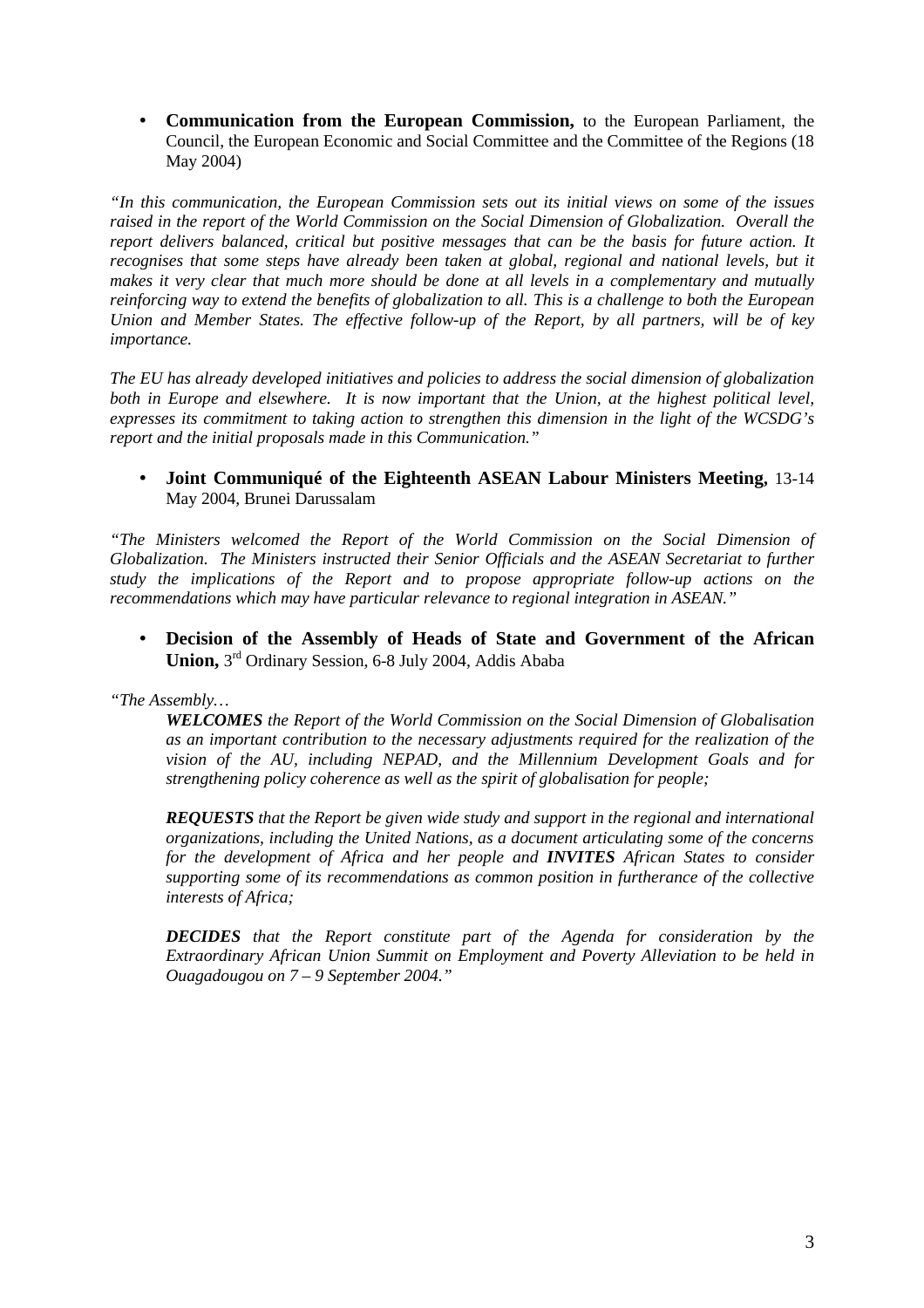# **III. Comments on the Report of the World Commission**

## **a) Heads of State and Government**

• **H.E. Mr. Bertie Ahern, Prime Minister of the Republic of Ireland, President of the EU,** in a statement given at the IMI Management Conference in Ireland, 23 April 2004

*"I respect the legitimate concerns of those who fear a threat to the living standards of many people through globalization. Unfortunately, we see too many examples around the world of dislocation, which is not followed by local economic renewal. But the reality is, it does not have to be like that. On the contrary, economic development, spread equitably around the globe, is the best and only answer for the suffering of the impoverished masses in developing countries. What is required to achieve this potential was set out in the report of the World Commission on the Social Dimension of Globalization. It was produced by an international panel of distinguished personalities from a wide range of backgrounds and emphasized that the global market economy can deliver unprecedented material progress. It requires a better focus on people, a strategy of sustainable development, fair rules governing productive and equitable markets, greater accountability and solidarity, deeper partnerships and an effective United Nations. These are all principles with which the Irish Government can identify."*

## • **S.E. M. Jacques CHIRAC, Président de la République, France**

#### **- Communiqué de presse du Palais de l'Elysée, 25 mai 2004**

 *"Le Président de la République a reçu, mardi 25 mai 2004, M. Juan Somavia, Directeur général du Bureau international du travail. Cette rencontre s'est inscrite dans le cadre des consultations préparatoires au Sommet du G8. Le Président de la République a réaffirmé son engagement à défendre, lors du prochain Sommet du G8 à Sea Island et dans les instances internationales, la dimension sociale de la mondialisation. »*

#### - **Extracts of press conference after G8 meeting in Sea Island (9 June 2004)**

*"I also had an opportunity in the course of the meeting to say how much interest we should pay on the economy, of course, but also its impact on social and environmental issues. This gave me an opportunity to take on board and carry forward some elements of the report drawn up by [the World Commission] and I stressed two main points.*

*First of all, the major institutions -- international institutions such as the social institutions of the ILO, for instance, and also the economic and trade organizations, we shouldn't, as I say, leave them to work out independently from one another. We should make sure that there is some consistency in what they do and coordination amongst their actions.*

*I more specifically focused on the need for coordination between the ILO and the WTO, and also the ILO and the international financial institutions. That is a point that was very significantly stressed by [the World Commission in its] report, and I think [it] is absolutely right."*

• **H.E. Mr. José Luis Rodriguez Zapatero, President of the Government of Spain (**statement to the International Labour Conference, 9 June 2004)

*"I believe that the report of the World Commission provides us with some very useful ideas on how to develop a strategy. First, it is important to build a social dimension of globalization by strengthening*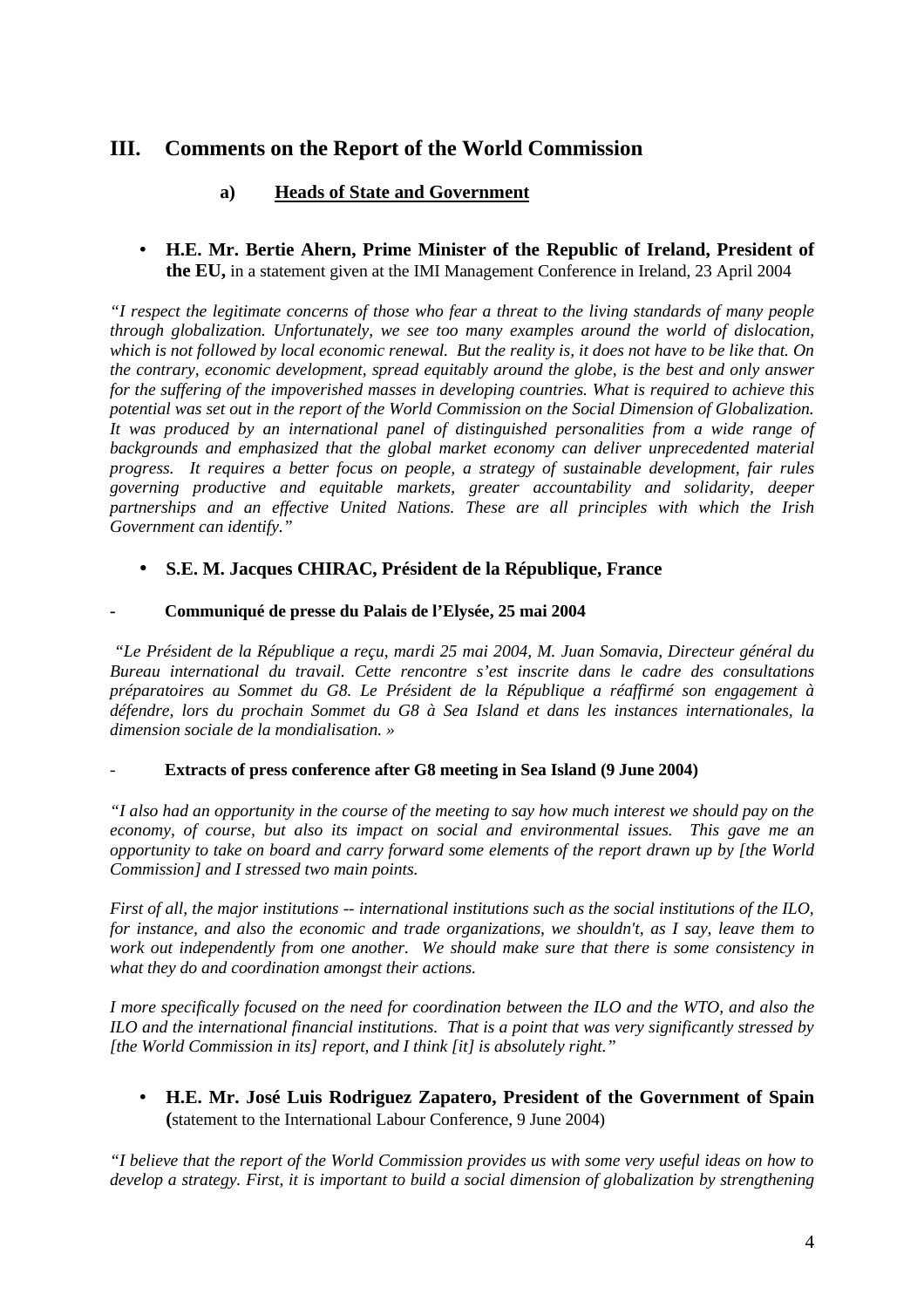*systems of good governance and this task will be the leitmotif of international discussions over the next few years. My thoughts on the globalization of the economy and its social impact are predicated on the belief that "decent work" must become a major global objective and not just a goal of the ILO. I also believe that the ILO could heed the call of the Commission to improve participation in and the accountability of the multilateral system by mobilizing tripartite partners all over the world, thereby ensuring that we contribute fully to building a social dimension of globalization."*

## • **H.E. Mr. Gerhard Schröder, Chancellor, Federal Republic of Germany**

*"The goal of shaping globalization fairly, thus creating opportunities for all, is one shared by the Federal Government. We were therefore very interested to read the report and the recommendations contained therein and are keen to engage in a debate also in an international framework. The Federal Government will play a committed role in your proposed analysis and discussion of the Report in Germany and in international fora."*

## • **H.E Mr. Tony Blair, Prime Minister of the United Kingdom**

*"Globalization and the increasing pace of change in the international community raise many complex questions. The Commission's report is a very useful contribution to this debate and I am sure that it* will contribute to a greater understanding of the underlying issues. The UK Government will *participate actively in future discussion of the proposals."*

## • **H.E. Mr. Paul Martin, Prime Minister of Canada** (letter of 31 May)

*"The Commission's recommendations for strengthening the multilateral system and greater policy coherence among international organizations resonate with Canadians."*

## • **H.E. Mr. Carlo Ciampi, President of Italy** (letter of 28 June 2004)

*"Il s'agit d'un excellent document, qui peut constituer une contribution, prestigieuse et arrivant au bon moment, au débat en cours sur un phénomène qui depuis des années influence toute question politique et toutes les sphères de la vie sociale…..Je souhaite que le Rapport constitue une sérieuse base de réflexion, un puissant encouragement à mettre de coté les divisions et à adopter des actions correctives efficaces. Il est important que les recommandations concrètes avancées dans le document, fruit d'un dialogue et d'une confrontation entre les composantes sociales les plus diverses de chaque continent, soient l'objet d'un examen attentif au niveau local, national et mondial… Il faut corriger les aspects pervers de la globalisation et en contrôler les potentialités à travers le repérage des instruments de concertation appropriés : c'est un impératif moral aussi bien que politique. C'est le moyen de tenir foi aux engagements de justice sociale, de sécurité dans les conditions de travail, de respect des droits fondamentaux que nous avons assumés en signant la Déclaration du Millénaire.»*

#### • **H.E. Ms. Helen Clarke, Prime Minister of New Zealand (**statement to the International Labour Conference, 7 June 2004)

*"The report analyses the process of globalization in the late 20th century, examines both its potential and its pitfalls, and suggests ways in which nation states, multilateral institutions and non-state actors might work to ensure that globalization creates opportunities for all and not just for the already powerful. In so doing, the report moves well beyond the slogans so often associated with discussions of globalization. It recognizes that the process of globalization is here to stay, but that significant policy changes are needed at the national and international levels if it is to contribute to fair and just work. The report also identifies major 21st century issues like mass migration across borders, for which there are not, at this time, adequate multilateral frameworks."*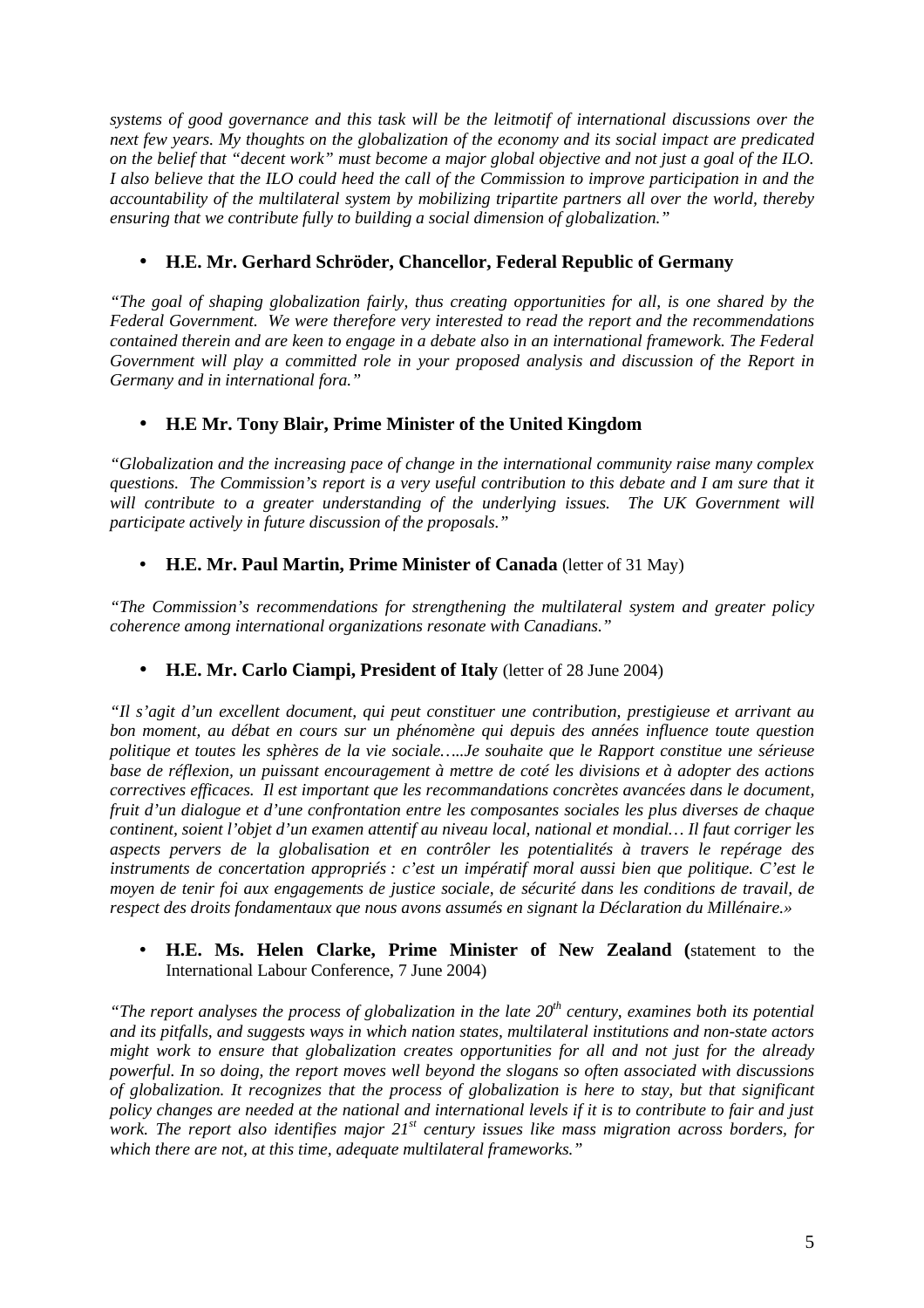#### • **H.E. Mr. Festus Mogae, President of the Republic of Botswana** (letter dated 14 June 2004)

*"I deeply appreciate the hard work which the members of the Commission devoted to this challenging subject under the able leadership of my good friend and brother H.E. President Benjamin William Mkapa of Tanzania….I welcome the Report as an important contribution to promoting serious dialogue in the search for solutions to one of the critical challenges of our time. My Government and I will study the recommendations of the Report with a view to determining what policy options and actions can be derived from them."*

#### • **H.E. Mr. Patrick Manning, Prime Minister of the Republic of Trinidad and Tobago**

*"The study is timely given the current concern of most world leaders over the social and economic disparities that exist in many developing countries. The urgent need for social cohesion and the eradication of poverty cannot be understated and in this context the effects of globalization on developing countries are of immense importance. I can assure you that the Government of the Republic of Trinidad and Tobago is currently addressing many of the issues highlighted in the report but recognizes that action at the multilateral level is necessary to confront these challenges in a meaningful way."*

#### • **H.M. Preah Bat Samdech Preah Norodom Sihanouk, King of Cambodia**

*"I would like to express to you my warmest thanks for the Report of the World Commission. Allow me to take this opportunity to renew to Your Excellency my strongest support for the outstanding efforts that you and your Organization have done to reduce poverty and to foster sustainable growth and development in the world."*

• **H.E. Mr. Georgi Parvanov, President of the Republic of Bulgaria** (statement to the International Labour Conference, 7 June 2004)

*"The best thing about the Report is that it brings together the various views of globalization in a forceful common message that gives us confidence to believe that, through dialogue, we can make the world a better place to live."*

• **H.E. Mr. Ferenc Madl, President of the Republic of Hungary,** (letter of 7 June)

*"We fully support the idea that the social dimension of globalization must be strengthened to ensure a more stable and prosperous world."*

## **b) Ministers**

• **Mr. K. Natwar Singh, Minister of External Affairs, India** (letter of 15 June)

*"The Report of the World Commission on the Social Dimension of Globalization, indeed, makes a seminal contribution to the debate on one of the most important issues facing us today. It should assist developing countries in formulating effective strategies to deal with the challenge of globalization. We in India will certainly examine the Report and its recommendations very carefully. At the international level, I have no doubt that our government will wish to give it the necessary profile so that the issues that have been raised, and the recommendations that have been made, receive the attention they deserve."*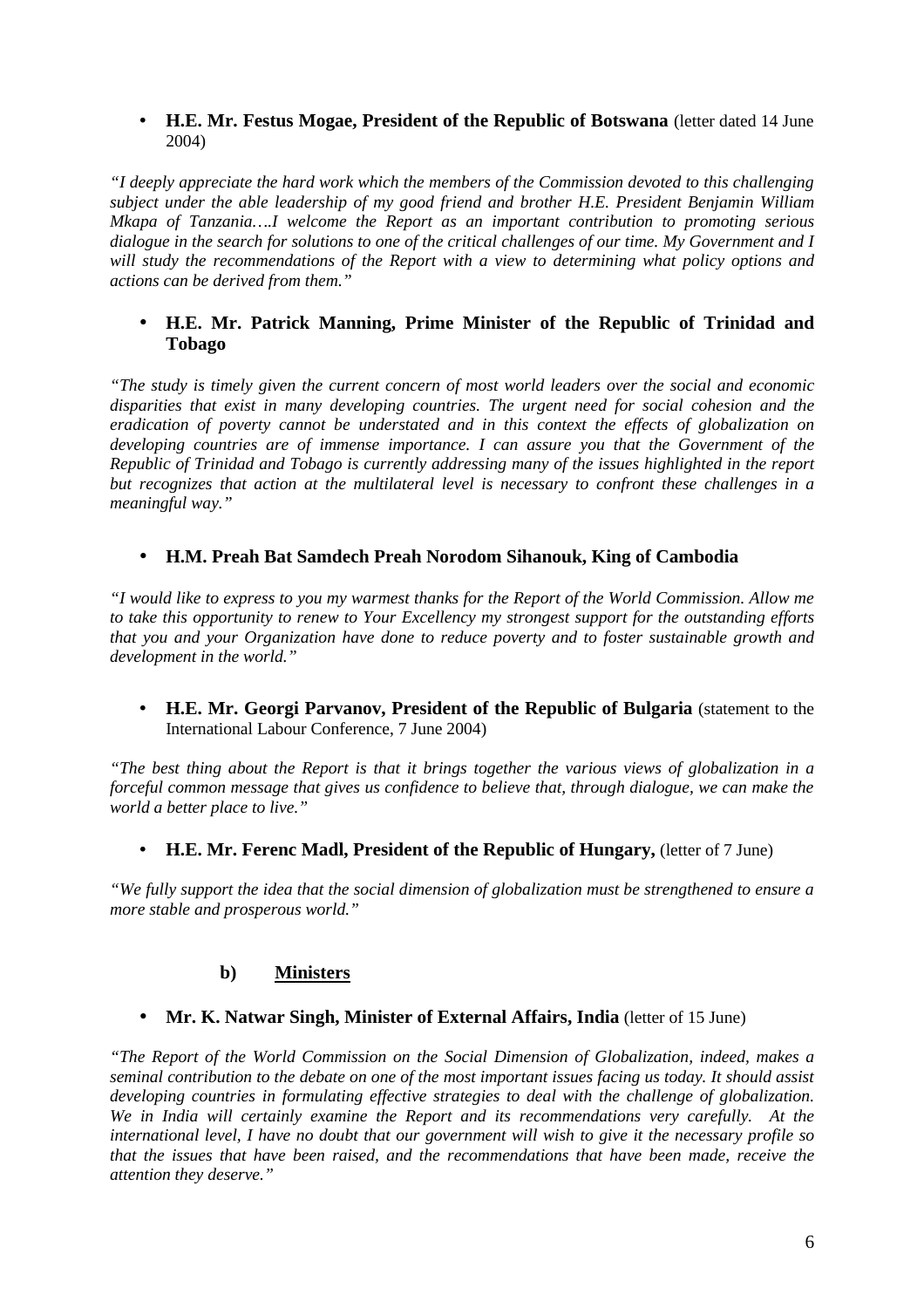#### • **M. Jean-Louis Borloo, Ministre de l'Emploi, du Travail et de la Cohésion sociale, France**

*"Je suis convaincu que l'équilibre de la paix se joue autour des questions abordées dans le rapport de la Commission…C'est autour de la dimension sociale de la mondialisation qu'est en train de s'organiser et de s'imposer au monde une conscience universelle…Si l'on organisait en France un referendum au sujet du rapport et de ses recommandations, vous pouvez être certain que vous obtiendrez 80 à 90% d'avis favorables…Vous pouvez être assuré d'un soutien très poussé et approfondi des autorités françaises dans leur ensemble".*

#### • **Mme Micheline Calmy Rey, Conseillère Fédérale, Département fédéral des affaires étrangères, Suisse**

*«Elaboré par une Commission indépendante qui reflète une très grande diversité d'opinions et de préoccupations, le Rapport constitue la première tentative d'aborder de façon systématique la dimension sociale de la globalisation. Je ne peux que féliciter la Commission du travail considérable qu'elle a fourni. La Suisse prendra une part active aux travaux qui suivront la présentation du rapport de la Commission, dans le but de permettre à l'Organisation internationale du Travail de contribuer à une gestion équitable du processus de globalisation. »*

## • **Mr. Wolfgang Clement, Minister of Economy and Labour, Germany**

*"I should like to tell you today how pleased I am that the objectives and recommendations in the World Commission's Report are in many respects matching the employment policy statement made at the last G8 Labour and Employment Ministers' Conference in Stuttgart. In its report the World Commission indeed provides an interesting impetus for an extension of the cooperation in the framework of networks at the national, regional and international level. In this context I consider it particularly important that the initiative aiming at linking important players at the multilateral level as the ILO, the Bretton Woods institutions and the WTO will be considered as soon as possible. The planned follow up" process equally meets with our approval in wide areas. The Federal Government will actively participate in the public discussion of the report at the national, EU and international level. We also support the aim of an intensification of inter-regional dialogue processes. In this context we are striving for a closer inter-regional co-operation in growth and employment questions."*

#### • **Mr. Yero, Minister of Public Service, Labour and Professional Organisations, Senegal**

*"The call for policy coherence on economic and social policies among international organisations is very much welcomed and should be pursued by African labour ministers and African Heads of State."*

## • **Mr. Ricardo Berzoini, Minister of Labour, Brazil**

*"My government confers considerable value on the exercise undertaken by the ILO. There is no stronger tool for promoting changes than dialogue."*

## • **Mr. Takashi Tanihata, Senior Vice Minister of Health, Labour and Welfare, Japan**

*"The World Commission Report states what is necessary in order that globalization can benefit all the people in the world. We commend the report that specifies "Decent Work" as a global goal. To*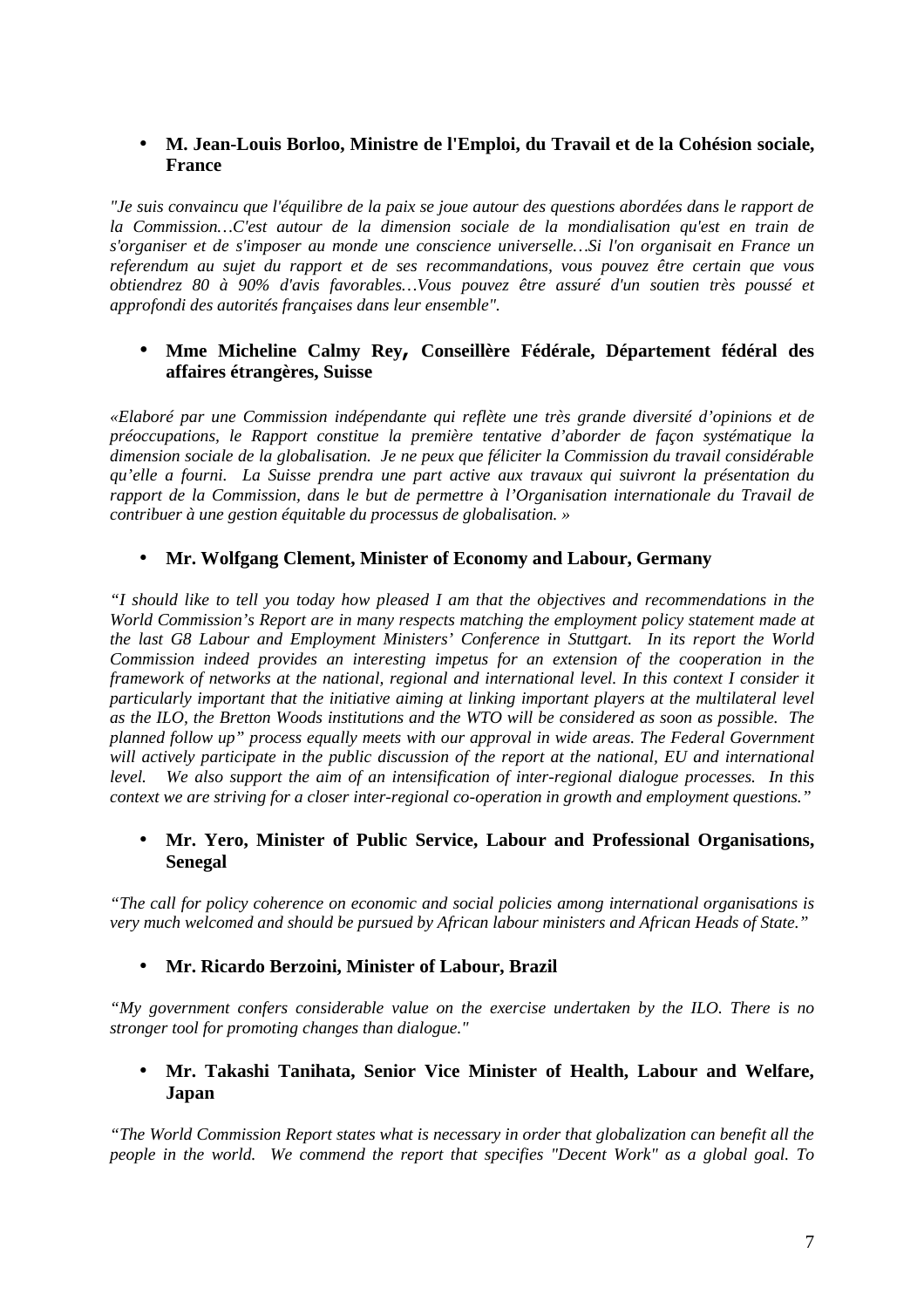*achieve this goal, job creation, the development of occupational skills, occupational safety and health, and dialogue between labor and management will be important."*

## • **Ms. Heidemarie Wieczorek-Zeul, Minister of Economic Cooperation and Development, Germany**

*"The co-operation between the international institutions has to become still closer. The many individual initiatives, conferences and projects have to be better synchronised with the global aim of combating poverty and the fair building of Globalization".*

#### • **Mr. Kim Holmes, Assistant Secretary of State for International Organization Affairs, on behalf of US Secretary of State, Colin Powell (**letter of 22 June 2004)

*"The Commission is to be commended for its excellent analysis of the factors that have contributed to the current phenomenon of globalization. The Commission also rightly concluded that responsibility for addressing social issues associated with globalization rests primarily at the national level with national governments…..The ILO has had an important role in working to improve the welfare of workers and of mankind in general. We look forward to working with the ILO to enhance its contribution to harnessing the potential of globalization through focus on issues such as core labour standards."*

• **Ms. Maria Soledad Alvear Valenzuela, Minister of External Relations, Chile** (letter of 8 June 2004)

*"Estimo que el informe "Por una globalizacion justa: crear oportunidades para todas" contribuye significativamente a abordar la globalizacion desde una perspective mas "humana". Asimismo, concuerdo que las recomendaciones del documento deben reorientar el debate en torno al fenomeno y reforzar fundamentalmente la dimension social de la globalizacion. Por lo anterior, le manifiesto el apoyo del Gobierno de Chile al informe en cuestion, como asimismo le informo quie nuestro pais estudiarà acciones para contribuir a que las recomendaciones contenidas en el se puedan convertir en realidad en el corto plazo. »*

• **Mr. Carlos Tomada, Minister of Labour, Employment and Social Security, Argentina** (statement to the International Labour Conference, 11 June 2004)

*"The report of the Commission on the Social Dimension of Globalization is especially helpful when [it] observes that we are all called on to promote a coherent integration of economic and social policies which focus on the well-being and quality of life of people… The social dimension is not just an optional extra, based on whether or not the economy is doing well, but an essential condition for a new growth model…Our country has been recovering from the most serious political, economic and social crisis in its history…More than half of our population were living in unacceptable levels of poverty which never had been seen before. The Government's priority has been to concentrate on the most needy, creating employment and revitalizing the national economy…Growth alone is not enough… Argentina has decided to grow through employment. Currently, every growth point in our national product creates twice as many jobs as it did ten years ago."*

• **Mr. Philippe Séguin, ancient Ministre, ancien Président de l'Assemblée nationale française et actuel Président du Conseil d'administration du BIT** (discours lors de la réunion du Conseil d'administration, 18 juin 2004)

*"Il nous faudra mettre en oeuvre, de façon concrète, les recommandations du rapport de la Commission mondiale…Le suivi du rapport me paraît fondamental pour l'avenir de notre Organisation, son assise au sein du système multilatéral, son ancrage dans la modernité –en un mot, il*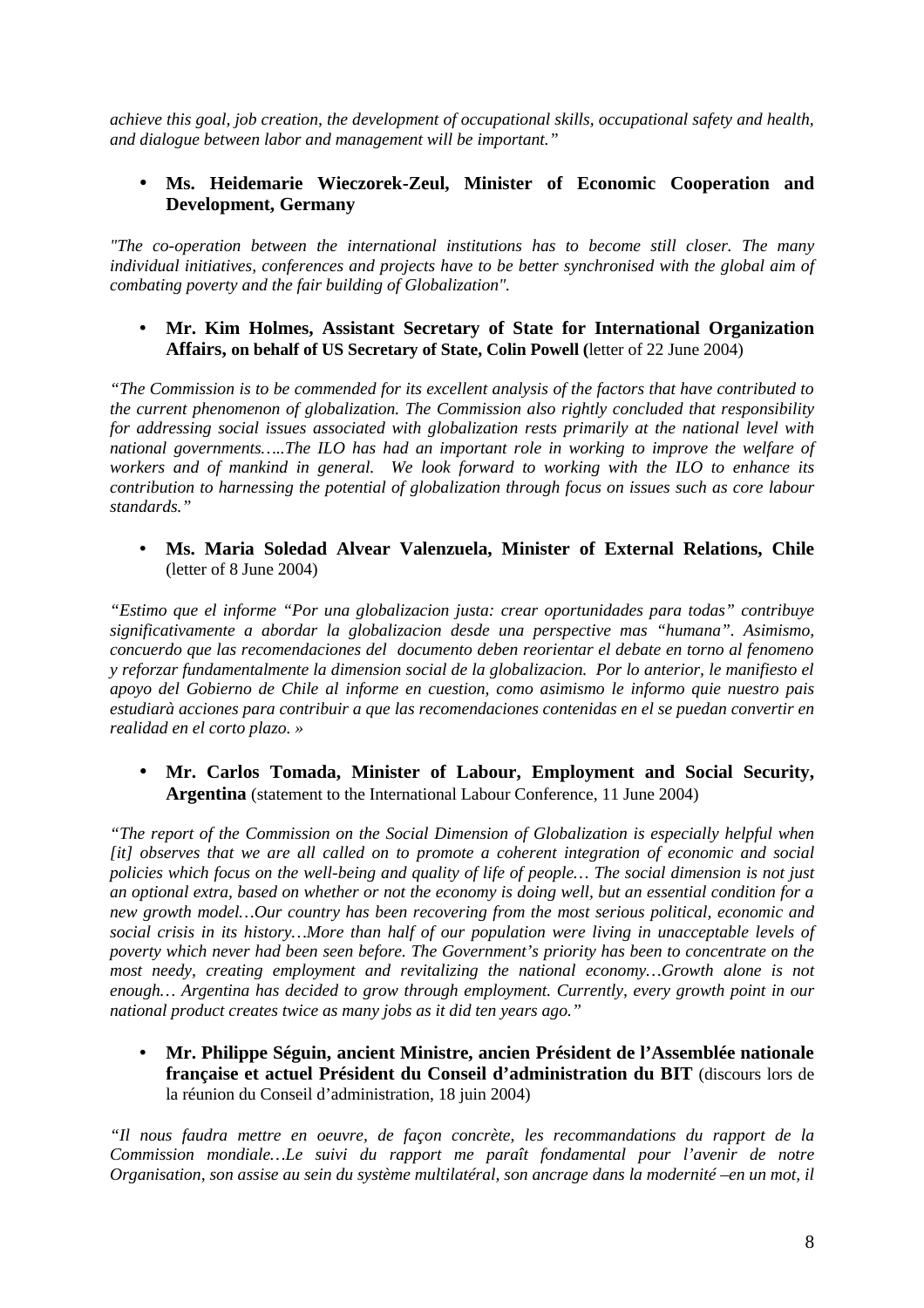*s'agit bien de la vocation même de l'OIT qui est ici en jeu, pour qu'elle soit véritablement le moteur d'une mondialisation maîtrisée. »* 

## **c) International organizations**

## • **Mr. Kofi Annan, Secretary-General of the United Nations**

*"The Secretary-General welcomes the Report of the World Commission on the Social Dimension of Globalization and hopes the international community will pay close attention to the Commission's findings and recommendations on one of the most important issues of our time – the need to ensure that people throughout the world, and especially the poor, can benefit from globalization and have a voice wherever decisions about it are taken. The Secretary-General congratulates the ILO and its Director-General, Mr. Juan Somavia, on taking this important initiative and seeing it through."*

## • **Mr. Mark Malloch Brown, Administrator of UNDP**

*"I would like to add my congratulations to the many you have no doubt received on the work of this high level commission. I know that it cannot have been easy managing this process with 26 eminent person chaired by two sitting Heads of State, and this only increases my admiration for your work. As you know, the issue of globalization has been discussed on many occasions, both within the UN and in other forums. I am therefore particularly impressed with the Commission's objective views on the positive as well as the negative aspects of globalization and its contribution of proposals at both the national and international levels. I fully support the importance given to employment and core labour standards, together with fairer rules for trade, investment, finance and migration. I believe the Commission is fully on target with the emphasis on good governance. I believe this is an essential condition if we are to meet the Millennium Development Goals."*

## • **Mr. Jacques Diouf, Director-General of FAO**

*"FAO welcomes the Report of the WCSDG and agrees with its conclusions and recommendations… I am also convinced that a shared understanding among stakeholders in terms of their own priorities, knowledge and commitment is the best way forward. I look forward to collaborating with the ILO on the follow up process."*

## • **Mr. Antonio Maria Costa, Executive Director of the UN Office on Drugs and Crime**

*"I am certainly impressed by the analytical work and the research underpinning the Report."*

## • **Mr. James Wolfensohn, President of the World Bank**

*"The themes of the report resonate with many of the messages I have often highlighted in public appearances as well as with my staff over the last few years. The world is unsustainably, and in many places, increasingly, out of balance. We must do more to improve governance, make trade fair, promote quality employment, protect migrant workers, and achieve the MDGs. Mobilizing the international donor community is an important part of that effort."*

## • **Mr. Agustin Carstens, Deputy Managing Director of IMF**

*"The Commission's Report presents a number of useful and sensible recommendations. In particular it highlights the important role of good governance, effective social safety nets, and provision of adequate levels of services with positive externalities, such as education and health care, to limit the*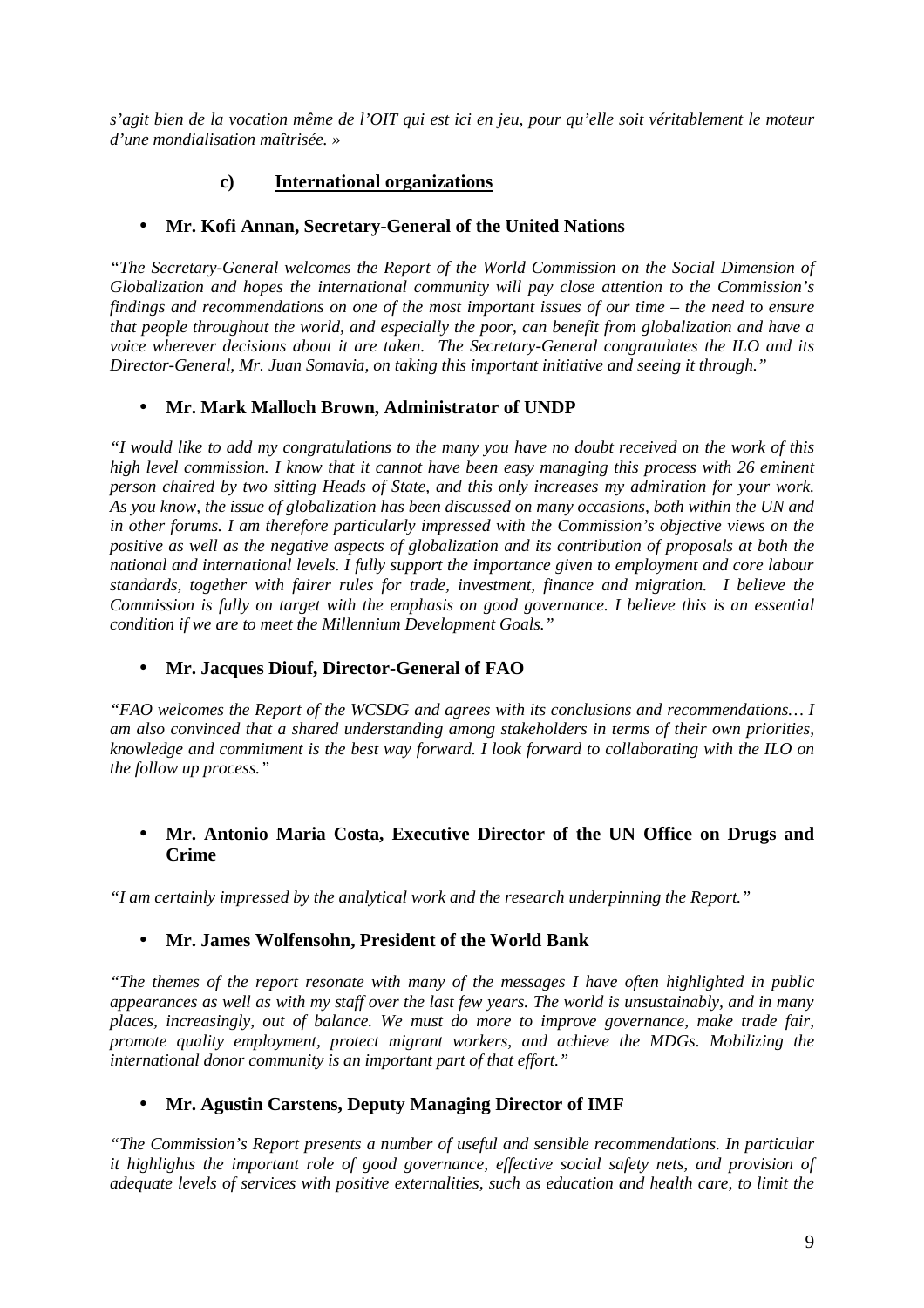*effects of globalization on income inequality. The IMF is more than willing to participate in a working group made up of several UN institutions and other IFIs to study ways to promote growth, investment and employment, provided that this is not governed by the structures of a PCI and the mandate of each institution is respected."*

#### **Mr. Ruud Lubbers, UN High Commissioner for Refugees**

*"As a former Professor of Globalization, I read with special pleasure "A Fair Globalization" and its excellent recommendations. I particularly endorse the call for a stronger ethical framework to guide the governance of globalization."*

## **Mr. Rubens Ricupero, Secretary-General of UNCTAD**

*"I am glad to see that the social dimension of globalization is beginning to get increasing attention in international policy circles, and I am sure that the Report of the Commission will serve to advance the debate considerably. In particular, the conclusions of the Report will provide a useful impetus on a number of emerging issues that are currently being discussed in UNCTAD. These include the need to allow developing countries greater policy autonomy in t3h international financial system and the multilateral trading system, as well as the necessity of developing fair and transparent rules for the cross-border movement of people."*

#### **Mr. Klaus Töpfer, Executive Director of UNEP**

*"I sincerely compliment you on the work undertaken by the Commission. It is no easy task to analyze the social effects of globalization and to provide a series of proposals for correcting the imbalances. The fact that this work was undertaken by a group of people representing a very wide spectrum of opinions, made this exercise even more challenging. This is one of the main accomplishments of the Commission, which is comprised of a diverse group. I hope this experiment will continue to prove its relevance during the follow-up of the report, and that it may be repeated in the future. The Report's positive spirit and focus on people are encouraging…. I want to fully subscribe to the Commission's conclusion that there is a need for increased policy coherence. This is an age in which all major issues are of a complex nature and interact with each other. The suggested Policy Coherence Initiatives, Policy Development Dialogues as well as the Globalization Policy Forum will contribute to this goal."*

#### **Mr. Don McKinnon, Commonwealth Secretary-General**

*"I believe there may be some convergence with the recommendations of the Report of the WCSDG and those coming out of the Commonwealth's Expert Group's Report on the linkages between democracy, development, poverty and conflict, and that we can work together to see that the reports have a positive impact on the international stage."*

#### **Mr. Pascal Lamy, EU Trade Commissioner**

*"The report constitutes a major contribution to future work in realising a more inclusive and fair Globalization for all. It is a call for comprehensive dialogue, strategy and action and will give a new impetus to the harnessing of Globalization. The World Commission strongly advocates a coherent approach covering the economic, social and environmental dimension and more effective governance at all levels. The report underlines the importance of regional integration with a strong social dimension as a stepping stone towards a fairer Globalization."*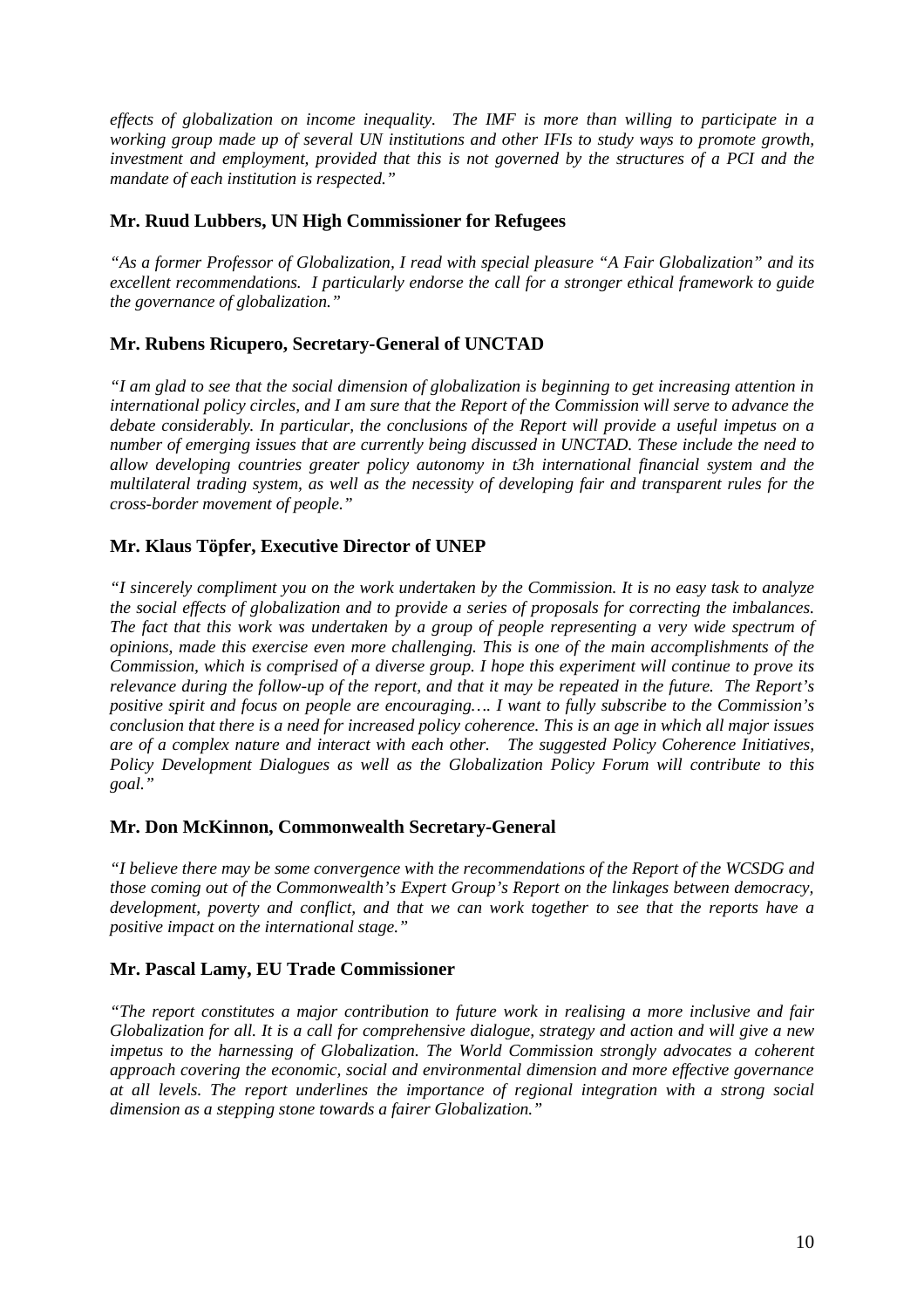## **d) Parliamentarians**

## • **M. Jean-Louis DEBRE, Président de l'Assemblée nationale, France**

*« Ce rapport fait une analyse objective et sans concession du bilan de la mondialisation et propose un ensemble de recommandations pour en corriger les inégalités et développer sa démocratisation…La mondialisation interpelle les citoyens qui souvent ne la comprennent pas et qui suscite chez eux des peurs…Il faut donner à la mondialisation une légitimité qu'elle n'a pas actuellement…Cette recherche de légitimité renvoie notamment au rôle des Parlements qui ont eux la légitimité de la représentativité".*

## • **Ms. Skarpelis-Sperk, Member of Parliament, German Bundestag**

*"The report describes in an objective and non passionate manner the possible threats of globalization for workers and correctly emphasizes policy correctives at local, national and international level."*

#### **e) Business**

#### • **Mr. Oleg V. Eremeev, Director-General, Coordinating Council of Employers' Unions of Russia**

*"The thought provoking nature of the Report and its recommendations will certainly have profound repercussions on the on-going fight against poverty and social exclusion. On our part we are fully prepared to contribute to its promotion in this country."* 

#### • **Sir Mark Moody-Stuart, Chairman of Anglo American plc**

*"I strongly support the structure of the recommendations, with beginning at home with sound national governance and moving onto changes in global governance. I am also in support of the thrust of almost all the recommendations. I believe that the best way forward would be to use the material of the Report to guide the direction of development and policy of existing institutions."*

#### • **Mr. Peter Sutherland, Chairman of BP plc and former Director-General of GATT/WTO**

*"The World Commission report is a very valuable addition to the globalization debate and has many recommendations that deserve urgent consideration."*

#### • **Mr. Hiroshi Okuda, Chairman, Japan Business Federation** (letter of 22 June 2004)

*"I would like to congratulate you again on the work done by the World Commission on the Social Dimension of Globalization and hope the ILO constituents could work together in making the most of potentiality of globalization to promote well-balanced economic and social development."*

## • **Mr. François Périgot, President of the International Organization of Employers (IOE) and member of the World Commission**

*"The report of the World Commission recognizes the potential benefits of globalization and also recognizes its potential in terms of economic and social development. The conditions needed for this entail giving real and serious consideration to the basic principles and values that must imbue the democratic market economy model. Essentially, this means that all actors of a society resting on*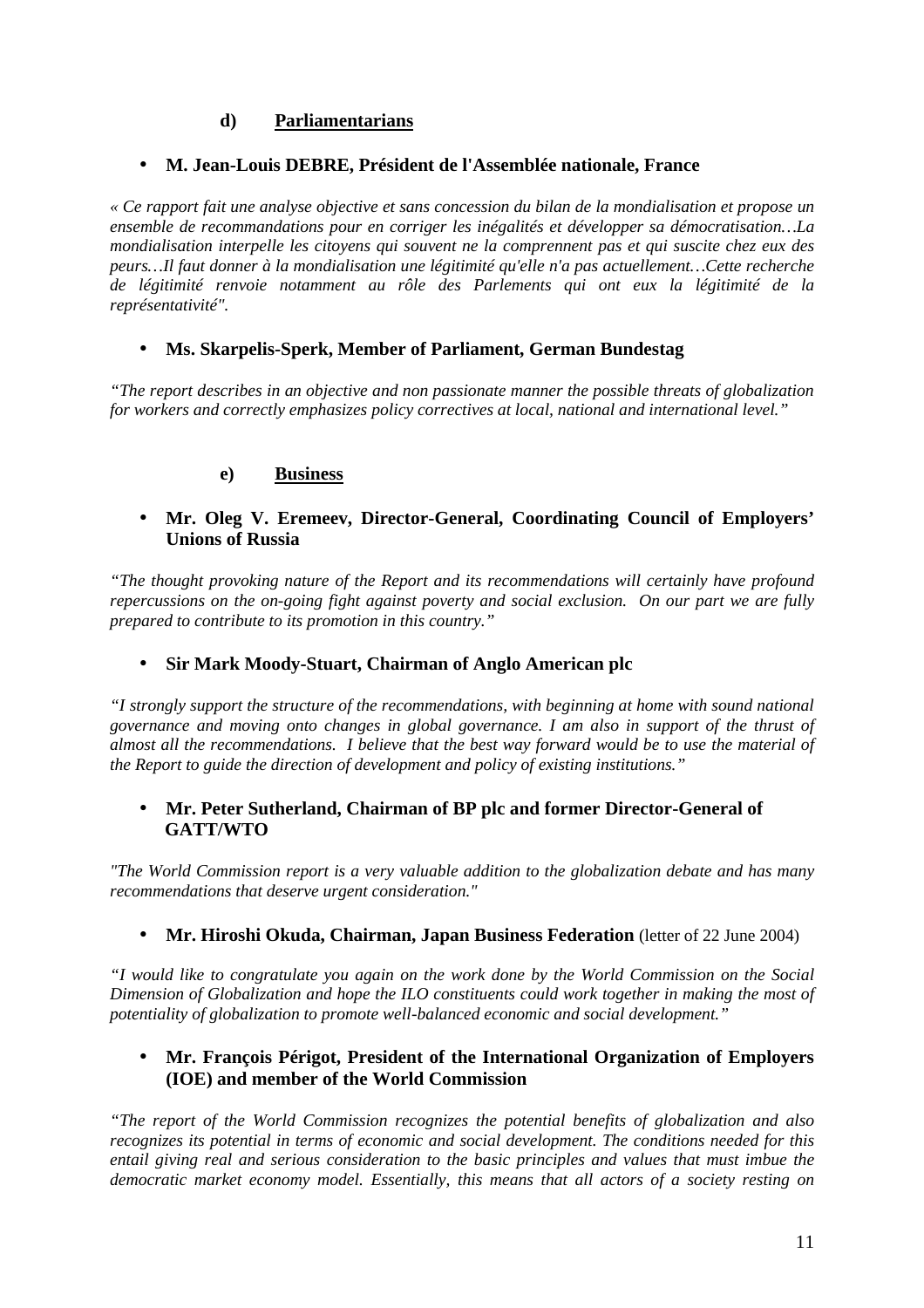*private initiative and a free market must shoulder their responsibility. They must all practice good governance and demonstrate commitment, be they citizens, governments, national institutions or international institutions."*

#### • **Mr. Daniel Funes de Rioja, Vice-Chair of the ILO Governing Body and Chair of the ILO Employers' Group and** *ex-officio* **member of the World Commission**

*"Business experts would not agree with everything in the report and perhaps from a business perspective, it would have been written differently. However, on balance, upon the conclusion of the Commission, I am more optimistic for the future and believe that an opportunity now exists to move the debate on to a different, more proactive and engaged level. I believe that this opportunity should be seized."*

## **f) Trade unions**

## • **Mr. Guy Ryder, General Secretary of International Confederation of Free Trade Unions (ICFTU)**

*"We warmly welcome the World Commission's report which seeks to close the ever-increasing gap between the haves and have-nots. We look forward to playing our part in seeing these very important recommendations becoming a reality, and we will not allow them to become simply political rhetoric. The international trade union movement applauds this report since it understands the myriad issues involved in developing a more inclusive form of globalization including growth, investment and decent employment in the global economy. We expect international meetings this year, such as the G8 Summit in the US in June, to give the report full backing and examine how to implement its recommendations."*

## • **Mr. Willy Thys, Secretary General, World Confederation of Labour (WCL)**

*"Since its creation in 1920, WCL has worked actively to introduce a social dimension in the economic, financial and commercial policies at the local, national, regional and international levels, from the perspective of the world of work. The surplus value of the World Commission's Report, which WCL welcomes, lies particularly in the fact that it suggests actions to advance towards a fairer globalization…It is a critical and balanced document that results from a consensus. The richness of the report largely derives form the association of personalities from so many different circles, even if it does not propose a real alternative model to the present development paradigm".*

#### • **Sir Roy Trotman, Vice-Chair of the ILO Governing Body and Chair of the ILO Workers' Group**

*"This wave of globalization is not something that we can wish away by anything that we might seek to do; that is a fact. It is also a fact that globalization has brought with it much suffering, and pain and anguish. But what is also a fact is that this was not, as we understand it, the intention of the framers of the economic order. Nor, indeed, may I say, was it the intention of the organizers and planners of the World Bank and the IMF. The World Commission's work seeks to put this contradiction into perspective. It seeks to put forward a body of recommendations to reverse the pattern…to make globalization a force for positive change."*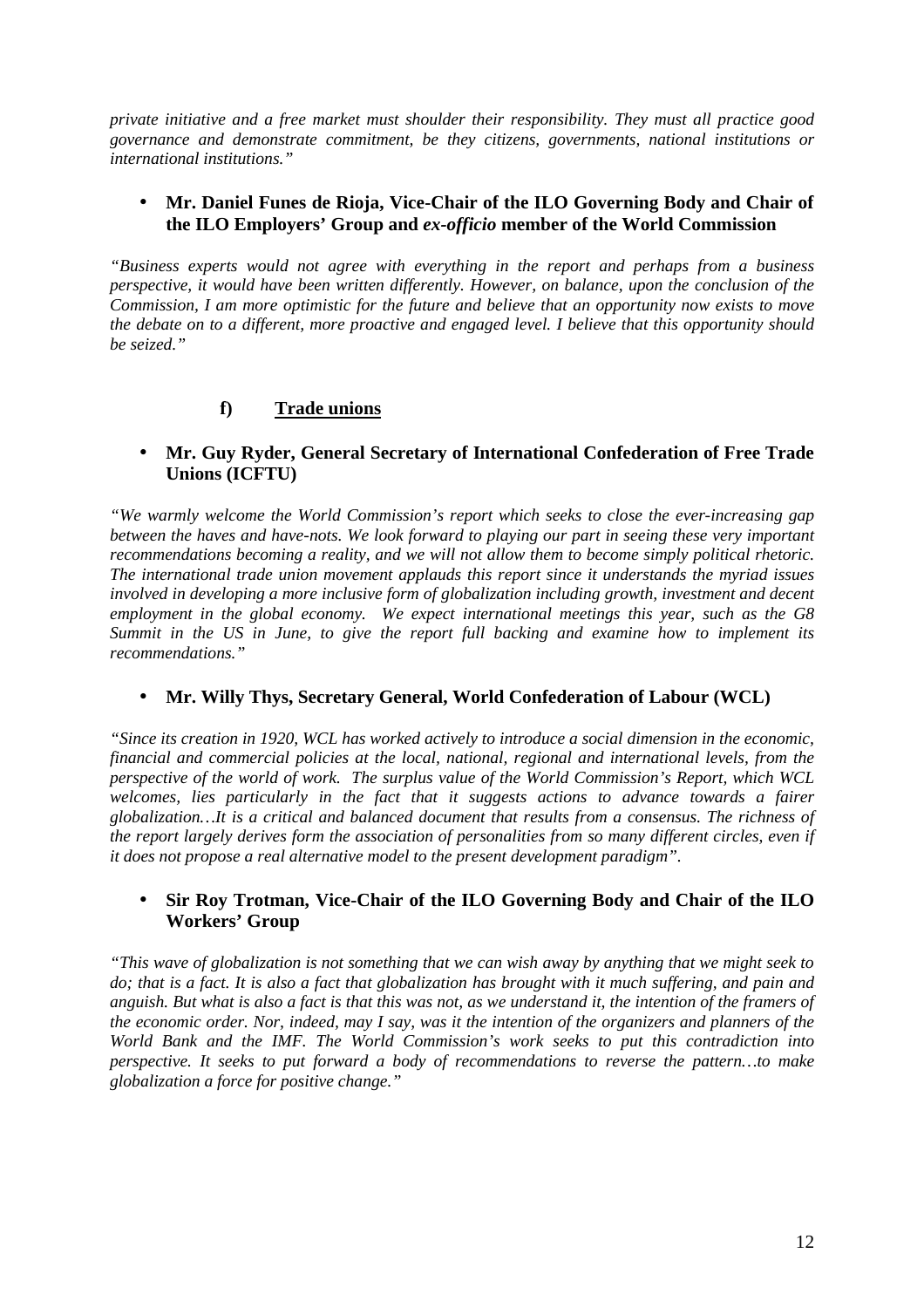## • **Mr. Ulf Edström, Head International department, LO-Sweden and Swedish workers delegate to the International Labour Conference**

*"One of the most important is the proposal to establish a Globalization Policy Forum among all relevant international organizations, to secure a fairer globalization with focus on the social effects. In our experience a coherent policy is necessary not only at national level but also at international level. Secondly, we strongly support the request by the World Commission that all these international organizations should respect and actively promote the core international labour standards, which constitute the basic human rights in working life."*

## **g) National Economic and Social Councils**

• **Mr. Jacques Dermagne, Président de l'Association internationale des Conseils économiques et sociaux et institutions similaires (AICESIS)** (lettre en date du 1er juin 2004)

*"Je vous confirme qu'à l'unanimité, les Conseils économiques et sociaux ont décidé…de s'approprier en quelque sorte les conclusions du rapport sur la dimension sociale de la mondialisation. Ce rapport et les différentes pistes de travail qu'il propose peut être à l'origine d'un véritable dialogue continu entre acteurs économiques et sociaux que l'AICESIS fera tout pour promouvoir. »*

## **h) Civil Society Organizations**

## • **Mr. Ricardo Melendez-Ortiz, Executive Director, International Centre for Trade and Sustainable Development,** (letter of 7 June 2004)

*"At ICSTD, we consider of great interest the Commission's debates on the various facets of globalization and its search for innovative ways of combining economic, social and environmental objectives. The broad goals of the Commission in the identification of policies for globalization will certainly be of assistance to the international community and will encourage dialogue on the social dimension of globalization…..We agree with the Commission on the need for equitable rules in areas such as the multilateral trading system, finance, investment and migration, as well as the need to recognizes differences in capacity, diversity and specific development needs at the national level."*

## • **Mr. Julian Disney, International Council on Social Welfare, Australia**

*"The Commission has provided a wide-ranging, perceptive and balanced assessment of recent trends in globalization, especially the differential impacts between developed and developing countries, and of means for improving its impacts through international cooperation. Some of the most useful proposals concern changes in the structures and processes of international governance to achieve better balances between economic and social considerations, short-term and long-term outcomes, and the rich and the poor."*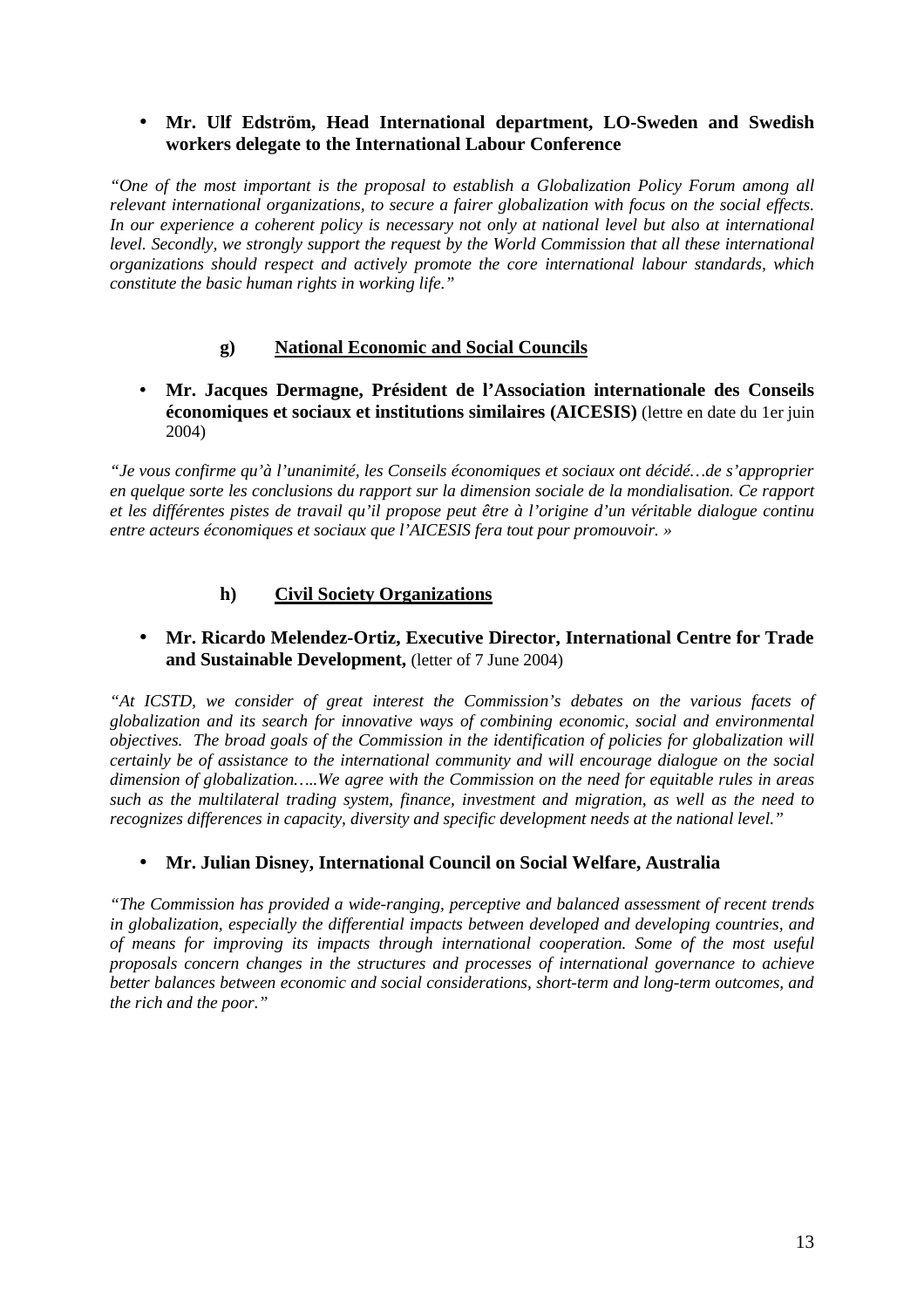#### • **Mr. Giampiero Alhadeff, Secretary General of Solidar**

*"The Commission is right in its analysis and recommendations: decision-making at the global level has developed in an unbalanced way, equipping international institutions dealing in trade and financial matters, with hefty incentives and sanctions at their disposal. Meanwhile, global organisations dealing with social or environmental issues are left in the cold."*

#### • **Mr. Dragan Nastic, Network Advocacy Officer of BOND, the British-based network of 280 development NGOs**

*"Reasserting the UN's critical role is crucial, as the report repeatedly underlines… Civil society will be supporting its calls for policy coherence all the way."*

#### • **Mr. John Podesta, President of the Center for American Progress, and Sonal Shah, Associate Director for international and economic policy at the Center for American Progress**

*"What passes for debate on international trade these days is more akin to a shouting match between extremists – you're either totally for it, or totally against it; it's either a panacea that will deliver all the world from poverty, or a scourge unleashed on the world by a money-hungry elite…. Into these muddy waters steps the grandly-titled World Commission on the Social Dimension of Globalization, which recently released a major report that sets the stage for a real and reasoned trade debate and the emergence of a progressive trade agenda that combines the benefits of open markets and the need for economic justice… At a time when America needs a vision built on the principle of sharing the benefits of the global economy – at home and abroad – we must recast the trade debate from one of right or wrong, black or white, and all or nothing. It's time for a new agenda. Domestically, we need to invest in new technologies and education that create jobs, to take advantage of our dynamic economy rather than ensuring more tax cuts for the wealthiest. Internationally, the commission's report provides a starting point in the search for common ground that can help make globalization a force for the good."*

## **i) Academics**

## • **Mr. Boris Kagarlitsky, Director of the Institute of Globalization Studies (Moscow)**

*"The Report rightly says that the globalization process can be managed. I am deeply convinced that all processes, even objective ones, sooner or later start to slow down, to stop, be reversed and so on. The whole history of mankind proves this. The point in relation to globalization is whether there is a political will and the players - political and social - who would be ready to implement necessary changes at the national and international level, and how radical they would be".*

## **j) Press**

#### **Mr. John Lloyd, Editor of FT Weekend Section**

*"A Fair Globalization is a serious slab of a report and a serious stab at shifting world priorities from 'a narrow preoccupation with markets to a broader preoccupation with people."*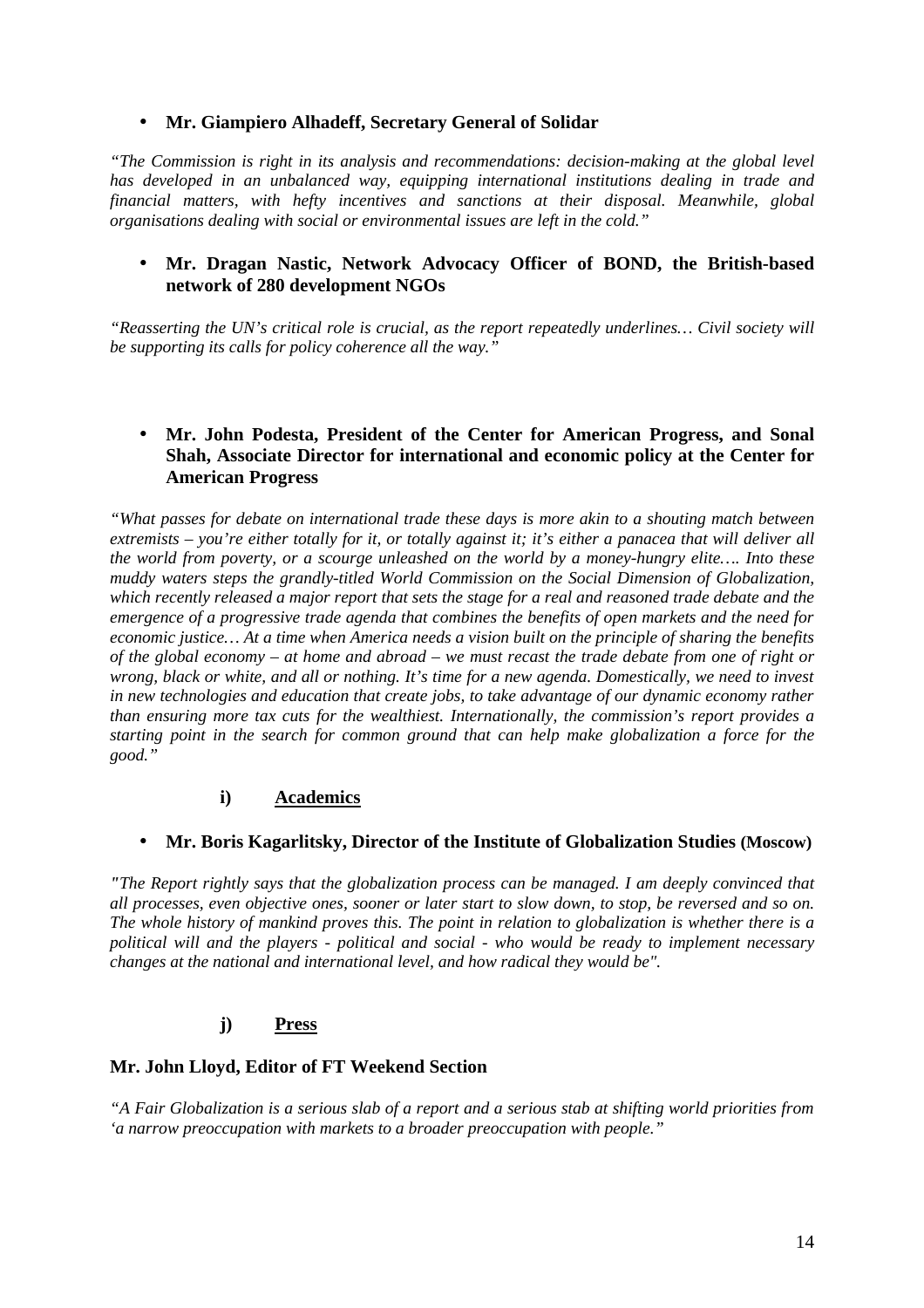## **Dar al hayat (Lebanon)**

*"The Commission serves a noble cause of allowing developing or Third World countries to benefit from Globalization."*

## **The Hindu**

*"The Commission's report will have done its job if it can start a debate, for this is the only way in which the journey to a fair and inclusive Globalization can begin."*

#### **The Toronto Star**

*"The great challenge of the new century is to find ways in which a growing global population can live together peacefully and a higher standard of living can be brought to the great mass of the world's poor. This broader vision is to be found in the World Commission on the Social Dimension of Globalization, released this week."*

#### **The Washington Times**

*"The Commission says the social dynamics of globalization often are disregarded by governments and institutions and that steps need to be taken to incorporate social issues into the public debate. But Bill Murray, spokesman for the International Monetary Fund, argued that social development has been considered by the IMF and documents such as the United Nations Millennium Declaration, a broad mission statement issued by the world body to mark the new millennium. 'It's pretty clear in recent years that social development takes a prominent role," he said."*

#### **Mr. William Pfaff, Newspaper Columnist**

*"The ideology of globalization, a branch of market ideology, justifies this with the (utopian) argument that universalizing the western economic system is a part of a larger process that is creating an eventual universal civilization benefiting all. If you believe this, you are reassured that all of the social instabilities and cultural destruction globalization has produced will eventually be justified by the wonders of the new world that will come at the end. This, as the British scholar John Gray has said, is capitalism's version of Marxism. It holds that market mechanisms provide a dialectical process by which historical progress will naturally – and indeed automatically, if not interfered with – lead to the perfection of the global economy and thus of global society. Like Marxism, this is a wholly materialistic ideology. It assumes that progress consists of material advancement, and human fulfilment is to be found in possessions and wealth. Yet as Gray also says, the idea that market freedoms are natural and political restraints on markets are artificial is myth. 'The truth is that free markets are creatures of state power, and persist only so long as the state is able to prevent human needs for security and the control of economic risk from finding political expression.' This is the reality that makes it urgent to temper the processes of international economic development with social justice, of the kind demanded by the analysis made by the ILO-sponsored Commission."*

#### **Mr. Beethoven Herrera, Organización Regional Interamericana de Trabajadores , syndicated regional columnist in South America**

*"This landmark report includes issues which are not usually found in the process of negotiations of free trade agreements and even in national policies. It is a strong and lucid call to place social cohesion in the centre of development policies. And this very concept of social cohesion is key to avoid regional imbalances as you can observe within rich countries like Mexico and Brazil. This is not new, but the report sheds a new light in understanding the imbalances in the era of globalization and offers new ideas on how to start to solve them."*